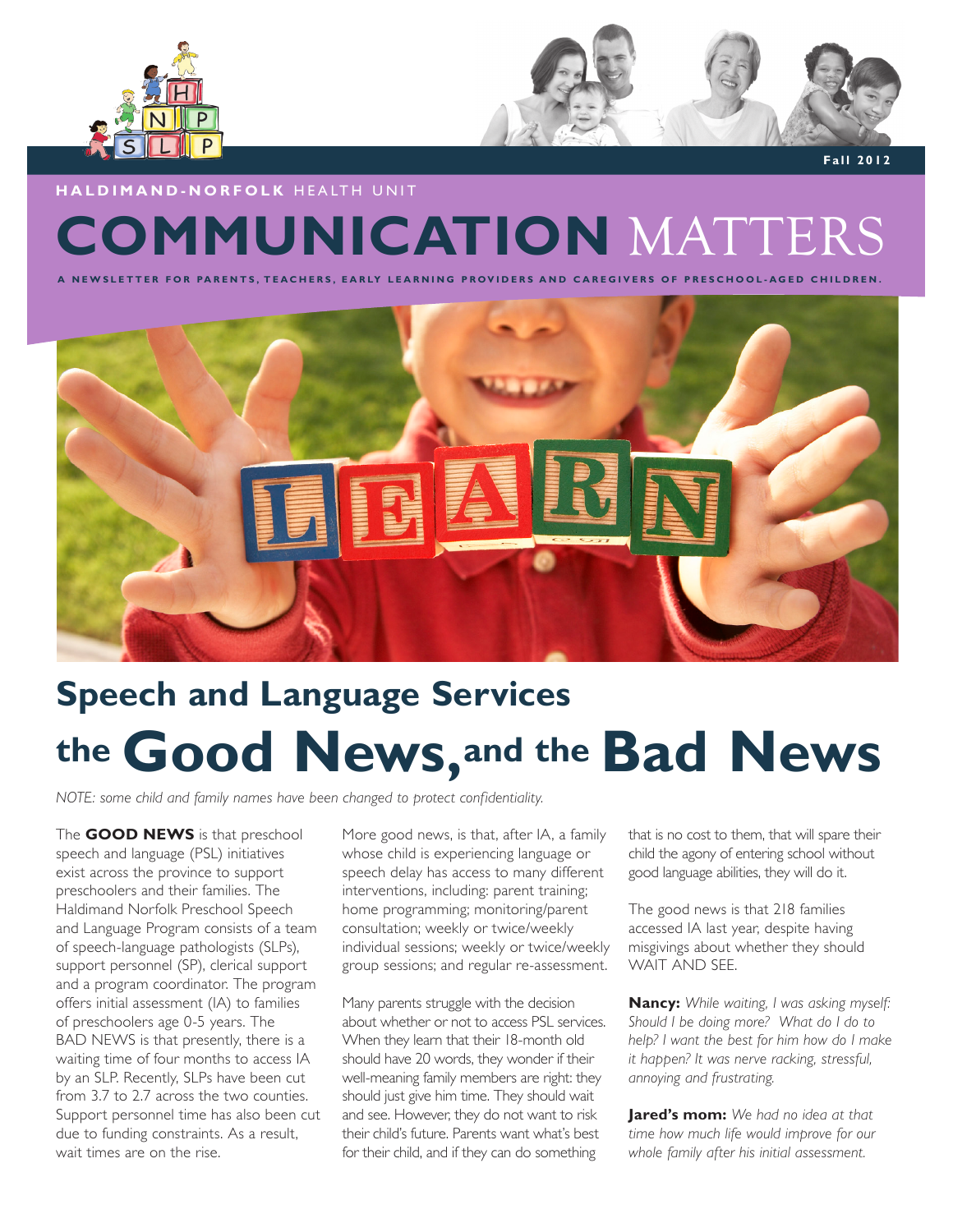## **Stuart's Story as told by Lori Holstein, Speech-Language Pathologist**

In November 2009, I had the pleasure of meeting Stuart. He was 2 years 10 months old, and was referred for a language assessment by the family's doctor. His mom Nancy stated "he talks a lot just not words everyone can understand." He only used 4 words, including *mom*, *dad, hi* and a nonspecific word *ssya* (sounds like *see ya*). Most children this age use more than 350 words, and are combining them regularly into short phrases. Nancy felt that Stuart could understand what was said to him most of the time. He was "sometimes" effective at getting his needs met through communication; usually, he just went and got what he wanted without interacting with parents.

#### *The initial assessment revealed:*

- Questionable receptive language skills: he did not always respond to questions/instructions, especially if engaged with a toy. Continued testing was recommended.
- Severe expressive language delay: Stuart had far fewer words in his vocabulary than expected for his age, and he used them much less frequently than expected.
- Expressive language disorder: Stuart sometimes vocalized or jabbered. He rarely made requests or protests. He seemed to imitate a couple of words.

Stuart and his mom registered for the "It Takes Two to Talk" Hanen® parent training program. The program ran from November 2009 to May 2010. Stuart was referred to H-N REACH in the spring 2010, and began receiving services from an Infant Child



Development worker. Developmental screening indicated no other areas of concern besides expressive language. The worker met with the family at home, and helped them to plan a smooth transition to junior kindergarten the next fall.

Stuart attended a re-assessment in September 2010. A severe expressive language delay secondary to an articulation disorder was identified. His social use of language and receptive skills appeared to be within the normal range. A motor speech component was suspected, so the Sound Play program (10 weekly group sessions) was recommended. Stuart and his mom attended all ten sessions of Sound Play, which ended in December 2010.

Since February 2011, Stuart has participated in regular re-assessments, and two blocks of individual treatment sessions with one of our program's support personnel. The targets of his sessions were: medial and final consonants "p", "b", "m", "t", "d" and "s". He usually deleted these sounds, so much of his speech was still difficult to understand. He displayed other patterns and errors consistent with a motor speech disorder.

Stuart also benefitted from caregiver consultation. As his SLP, I participated in case conferences at home and at his school with parents, infant child development worker, teacher and educational assistant. Stuart had been exposed to Signed English as well as pictures to augment his verbal communication. In addition, visual schedules and social stories were used to help him understand routines and difficult situations. Prior to the start of JK, Stuart was also referred to the Technology Access Clinic (TAC) in Hamilton to investigate whether an assistive device, such as an iPad, would be useful in augmenting his verbal communication. I attended meetings with the TAC SLP.

Stuart starts senior kindergarten this fall, so he will be discharged from our program. He is eligible for services through his school board. But the bad news is that, last spring the Catholic board announced they would be letting go of two full-time SLPs. They will be left with 1.5 to provide services to Brant, Haldimand and Norfolk counties.

*... last spring the board announced they would be letting go of two full-time SLP's.*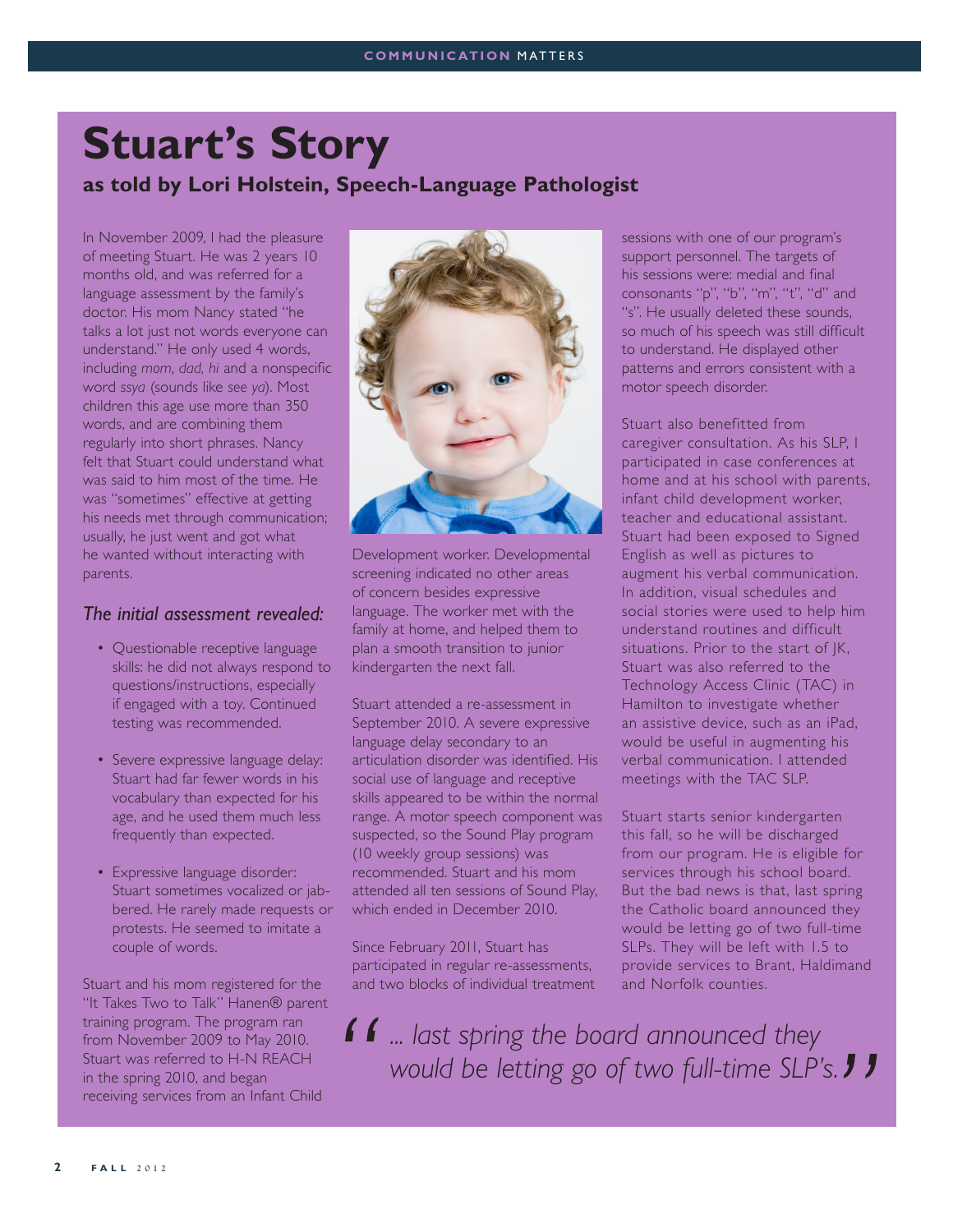#### *Parent Training*

**Nancy:** *You need it…. Lots of it… Just when you think you have it, you don't. I was always asking too many questions or used way too many words which was confusing. This caused Stuart to lose interest and limit his responses. Home visits were also helpful because they taped you in action. It showed you what you were doing and then they explained how it could be better. I remember thinking how nervous I was and thinking was my house clean enough. Then I realized it wasn't about me it was about Stuart and his needs.* 

**Andrea:** *The biggest benefit of the Hanen program was that both my husband and I were able to attend the (evening) sessions. This meant that we were unified and consistent in our approach and really incorporated the practices into our daily family life.* 

**Jared's mom:** *We interact with our children differently now. We have learned very helpful strategies to help our children at home. In fact, we have become allies in ensuring that our children have a voice.* 

#### *Group Therapy*

**Nancy:** *We learned proper pronunciation of letters f, s, n, m, t, g, b, h, w, sh, and c-k. We learned some sign language and some syllables. Lori and Shauna taught the kids and taught parents at the same time so they could practice at home. The more you worked on it the more your child got it.*

**Jamie:** *We saw an immediate change in James after he started attending Sound Play. He started to open up and communicate. He was excited and looked forward every week to attending his group. Sound Play gave James the opportunity to interact with others his age with the same difficulty. They had wonderful activities and games designed to help with his needs. They were always friendly and caring and made all of the children feel special. James had always been very shy and seemed very frustrated at his inability to communicate. He has gained a new confidence since attending Sound Play and his speech improves more and more every day.* 

**Jennifer:** *We attended Word Play from September – December 2008. We met once a week with other parents and their children with similar issues. The staff taught us how to encourage and teach words at home. By his next assessment, he knew many words, too many to count! It was fun for him and Joel didn't realize we were actually working on words!*

**Andrea:** *After my son began attending group therapy (Sound Play and Sound Blast), his speech really began to explode. He loved attending and looked forward to the games, activities and songs all week. As a parent, I loved the take-home packages that were inidividualized and came complete with all the materials required to implement them The homework packages were so cleverly designed and thoughtfully prepared that my son would regularly ask if we could do some "word work" today.* 

*any time I had a problem. Lori shared our approach with the school too!*

#### *Visuals and Sign Language*

**Nancy:** *In the beginning, Stuart learned sign language, which really helped to decrease his frustration. In the end, he only needed it for a short time. Later, he benefitted from the pictures, schedules and stories Lori made, especially in difficult situations like going to the doctor, and meeting new people. The schedule helped him know when sessions were finished, and made it more fun. He learned to associate events with picture symbols. He was able to point to a picture if his point was not being made.*

#### *Cuts to Service*

**Nancy:** *It makes me cringe to consider cuts to services, and the effect that will have on my child's learning. Why? Why must they do this? Children are the future. Now Stuart* 

### *It is a tragedy that there are not enough of these programs for kids that need help communicating with the world.*

*With colourful stickers, and interactive games, the homework was a joy to work on together, and his speech improved rapidly through the targeted activities. I cannot say enough about how helpful this program was to me and how much of my son's improvement is directly linked to the sound-based activities we accessed through these programs.* 

#### *Individual Sessions*

**Nancy:** *I really appreciated having the chance to apply what we learned in sessions to everyday talking. It was great to be given all the materials and strategies each week, and to see the progress he made. Shauna made the sessions fun so your child wants to do it! She had the coolest toys and activities, and he didn't even realize he was practising. I could contact Shauna or Lori* 

*won't get what he would have had, and we will have to pay for extra help for him. I would like to think the squeaky wheel will get the grease, but it doesn't seem to help.* 

**Jennifer:** *I am relieved sending Joel to school knowing he is not behind the other children in terms of speech. It would have significantly delayed Joel's progress if he had to be put on a wait list for this program. We cannot express how grateful we are to the Preschool Speech and Language program.* 

**Jamie:** *I am so very thankful for this program and for the wonderful professionals. It is a tragedy that there are not enough of these programs for kids that need help communicating with the world. The few that do exist take far too long to access for a child to receive the help that they deserve and need. I would despair to see another child suffer as James did. There needs to be more*